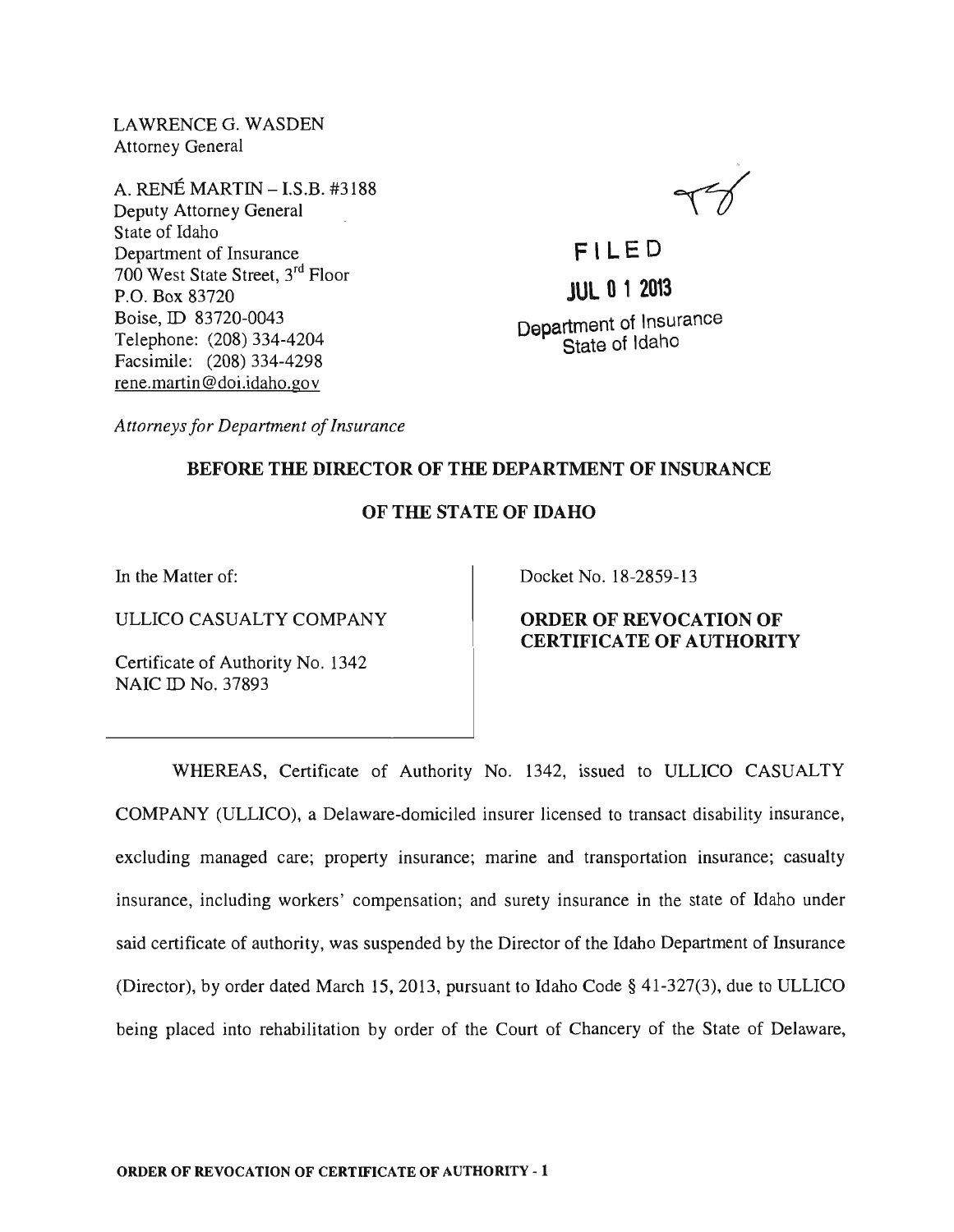entered on March 11, 2013, in Case No. 8392-VCG, pursuant to the petition filed by the Insurance Commissioner of the State of Delaware; and

WHEREAS, on May 30, 2013, an order of liquidation was entered by the Court of Chancery of the State of Delaware, in Case No. 8392-VCN, which order was based on findings that ULLICO is insolvent, that further efforts to rehabilitate ULLICO would be useless, and that liquidation is appropriate; and

WHEREAS, Idaho Code § 41-326(1)(b) and -(2) provides that the Director shall refuse to continue or shall suspend or revoke the certificate of authority of a foreign insurer if it no longer meets the requirements for such authority, due to deficiency of assets or otherwise, which condition exists given ULLICO's insolvency, as determined in the court order referenced in the preceding paragraph;

NOW, THEREFORE, IT IS HEREBY ORDERED, pursuant to Idaho Code § 41-326(1)(b) and -(2), and based on the foregoing, including specifically ULLICO's insolvency, that Certificate of Authority No. 1342 issued to ULLICO be REVOKED, effective immediately.

IT IS FURTHER ORDERED, pursuant to Idaho Code § 41-330(1), that, within four (4) days after notice of this revocation is given, ULLICO shall notify, by any available means, every person authorized to write business in the state of Idaho on behalf of said company, to immediately cease writing any further insurance business on behalf of ULLICO in Idaho or for Idaho insureds.

IT IS FURTHER ORDERED that ULLICO shall promptly return Certificate of Authority No. 1342 to the Idaho Department of Insurance, as required by Idaho Code § 41-323(2).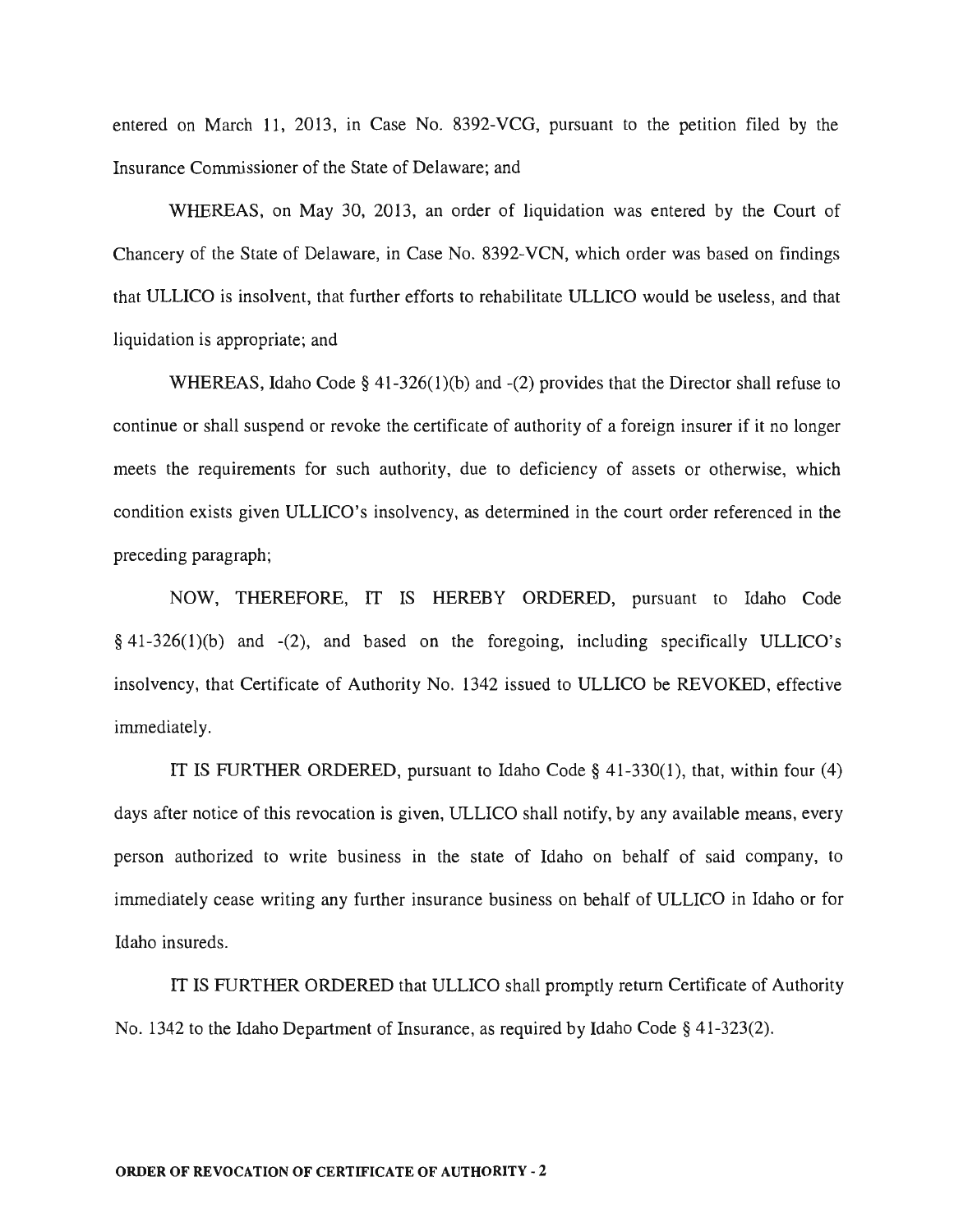

STATE OF IDAHO DEPARTMENT OF INSURANCE

ran feal **WILLIA** 

Director

## **NOTIFICATION OF RIGHTS**

This is a final order of the Director. Any party may file a motion for reconsideration of this final order within fourteen (14) days of the service date of this order. The agency will dispose of the petition for reconsideration within twenty-one (21) days of its receipt, or the petition will be considered denied by operation of law. *See* Idaho Code § 67-5246(4).

Pursuant to Idaho Code §§ 67-5270 and 67-5272, any party aggrieved by this final order or orders previously issued in this case may appeal this final order and all previously issued orders in this case to district court by filing a petition in the district court of the county in which:

- i. A hearing was held,
- ii. The final agency action was taken,
- iii. The party seeking review of the order resides, or operates its principal place of business in Idaho, or
- iv. The real property or personal property that was the subject of the agency action is located.

An appeal must be filed within twenty-eight (28) days of (a) the service date of this final order, (b) an order denying petition for reconsideration, or (c) the failure within twenty-one (21) days to grant or deny a petition for reconsideration, whichever is later. *See* Idaho Code § 67-5273. The filing of an appeal to district court does not itself stay the effectiveness or enforcement of the order under appeal.